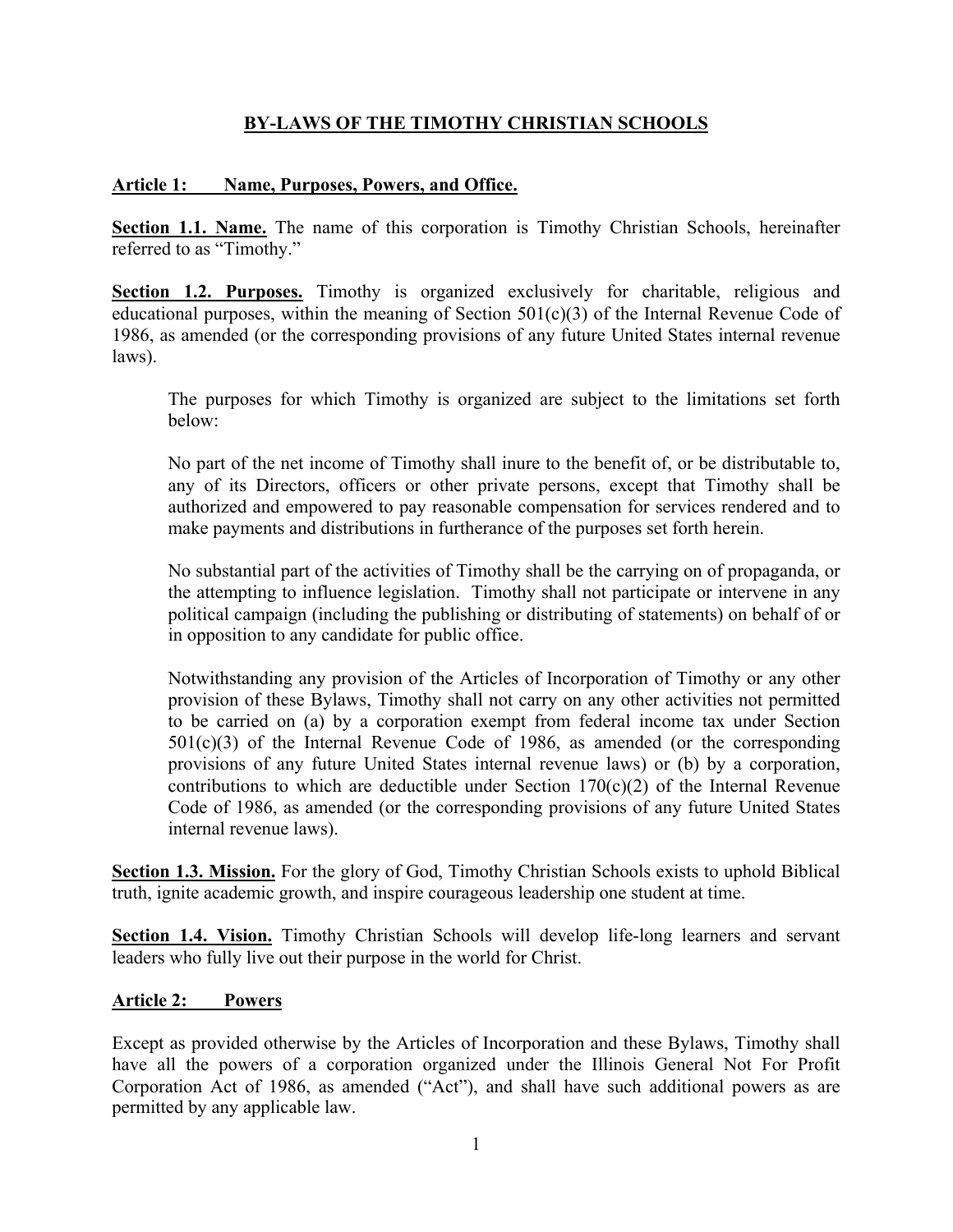#### **Article 3: Office and Registered Agent**

Timothy shall have and maintain in the State of Illinois a registered office and a registered agent whose business office is identical with such registered office and may have other offices within or without the State of Illinois as the Board of Directors may determine.

#### **Article 4: Members**

Timothy shall have no members as defined in the Act.

#### **Article 5: Board of Directors**

**Section 5.1. General Powers.** The affairs of Timothy shall be managed by the Board of Directors. The Board of Directors is the custodian of all property of the Schools; supervises instruction; appoints teachers, staff and administrators; manages the business of the schools; and may perform or delegate other duties necessary to carry out the Mission and Vision of Timothy. The Board of Directors employs a Superintendent who supervises and evaluates Timothy's employees, and the Board of Directors directly supervises and evaluates the Superintendent.

#### **Section 5.2. Number, Election and Tenure.**

A. The Directors shall be appointed by the Board of Directors. In addition, without creating any contractual rights hereunder, the Superintendent shall serve *ex officio* as a nonvoting Director, except as to any matters relating to his own employment or any other matters designated by the Board of Directors. The terms of all Directors except the Superintendent shall expire at the annual meetings of the Board of Directors.

The minimum number of Directors on the Board of Directors shall be sixteen (16) and the maximum shall be twenty-one (21). No sitting Director's term shall be terminated due to any decreases in the number of Directors.

In the event the number of Directors is increased, Directors appointed to fill these additional positions shall be appointed for staggered terms, as determined by the Board of Directors.

B. The term of a Director shall be three (3) years. Directors are eligible to serve no more than two consecutive three-year terms. However, Directors may be elected to terms of less than three (3) years if necessary, in the discretion of the Board of Directors, in order to provide for staggered terms, such that the number of terms expiring each year shall not exceed one-half of the directorships on a Board.

C. Unless approval is otherwise granted by the Executive Committee, (a) Directors must be parents or guardians of students currently enrolled in Timothy's schools; and (b) all school age children of Directors shall be enrolled in Timothy's schools. Directors must subscribe to the Mission and Vision of Timothy and must be actively involved in a Christian church.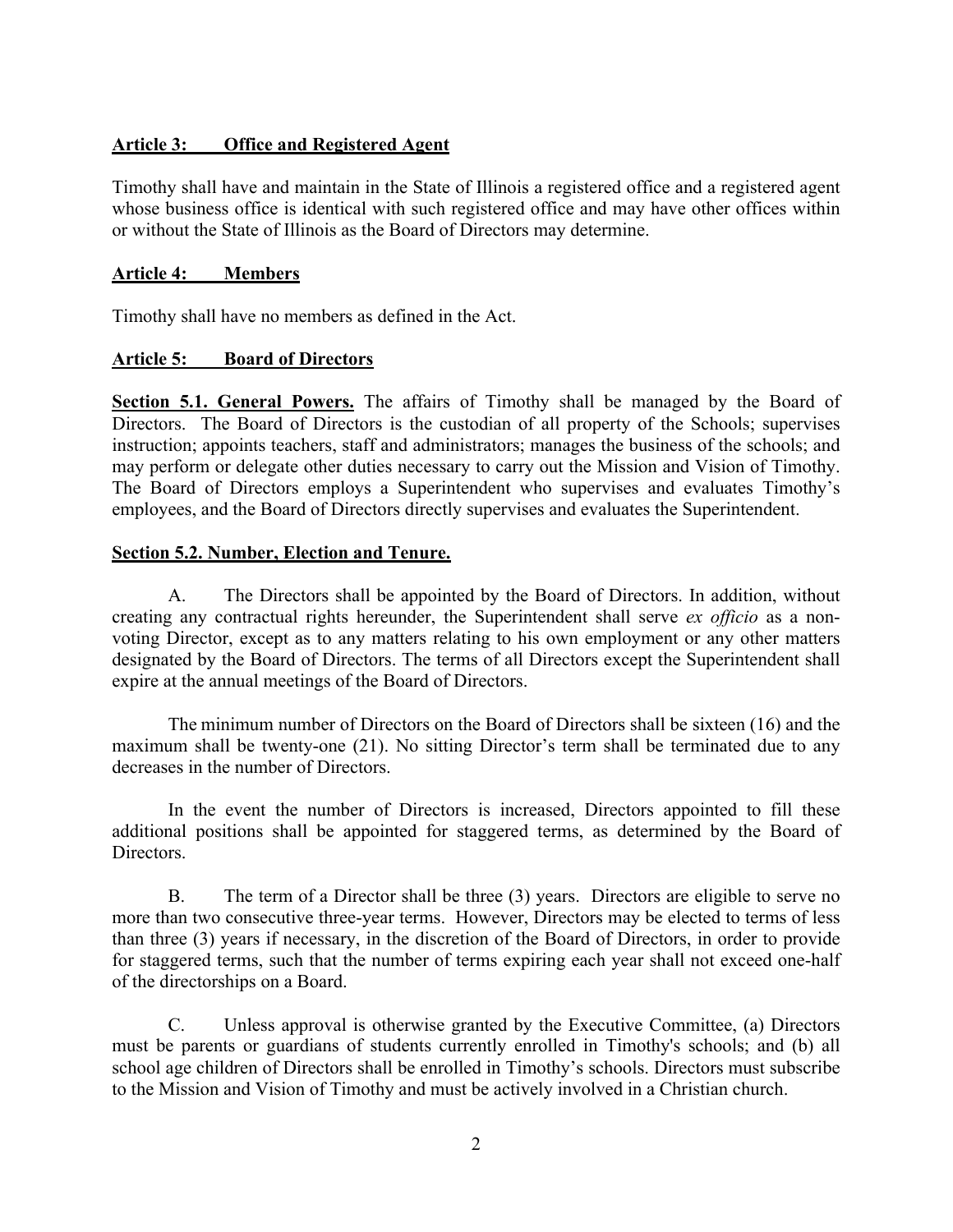**Section 5.3. Vacancies.** Any vacancy occurring in the Board of Directors, for reasons other than the expiration of a term of a Director, may be filled by appointment by the Board of Directors for the unexpired portion of the term, unless the Board of Directors votes to reduce the size of the Board, in which case the vacancy shall not be filled. Members of the Board of Directors are expected to attend all meetings of the Board and Committees of which they are members. Three absences without notice shall be cause for the Board of Directors to consider the Director's seat vacant upon a vote by the Board of Directors.

**Section 5.4. Removal of Directors.** A Director may be removed from the Board of Directors with or without cause. Removal of a Director shall require an affirmative vote of a majority of the Directors then in office present and voting at a meeting of the Board of Directors at which a quorum is present. Action to remove a Director may not be taken informally under Section 5.9. Notice of such meeting must be made in accordance with the Notice provision of Section 5.9, and shall state that a purpose of the meeting is to vote upon the removal of one or more Directors named in the Notice. Only the named Director(s) may be removed at such a meeting.

**Section 5.5. Annual Meetings.** The annual meeting of the Board of Directors shall be held at the principal office, unless otherwise provided by notice.

**Section 5.6. Regular Meetings.** The Board of Directors shall meet regularly and as necessary, at least quarterly. At the annual meeting of the Board of Directors, the time and place of one or more additional regular meetings (e.g. quarterly, monthly other scheduled regular meetings) may be fixed. If no action is taken by the Board of Directors at their annual meeting to fix either the time or place of the additional regular meetings, then such special meetings may be called as necessary throughout the year. The meetings of the Board shall be open with prayer and be open to parents or guardians of students currently enrolled in Timothy's schools, unless the Board determines that it is appropriate to conduct any matter of business in executive session. The Board of Directors may establish rules or policies to allow for limited participation at meetings by parents or guardians of students.

**Section 5.7. Special Meetings.** Special meetings of the Board of Directors may be called by or at the request of the President or any five (5) Directors, and such persons may fix any place within 20 miles of the principal office of Timothy as the place for holding any special meeting so called.

**Section 5.8. Notice of Meetings.** Notice of any special meeting of the Board of Directors shall be given in accordance with these Bylaws at least two (2) days in advance thereof by written notice to each Director. In the case of a special meeting called for the purpose of removal of one or more Directors, written notice shall be delivered to each Director not less than twenty (20) nor more than sixty (60) days before the date of the meeting. Notice of any special meeting of the Board of Directors may be waived in a writing signed by the person or persons entitled to such notice either before or after the time of the meeting. Attendance of a Director at any meeting shall constitute a waiver of notice of such meeting except where a Director attends a meeting for the express purpose of objecting to the transaction of any business because the meeting is not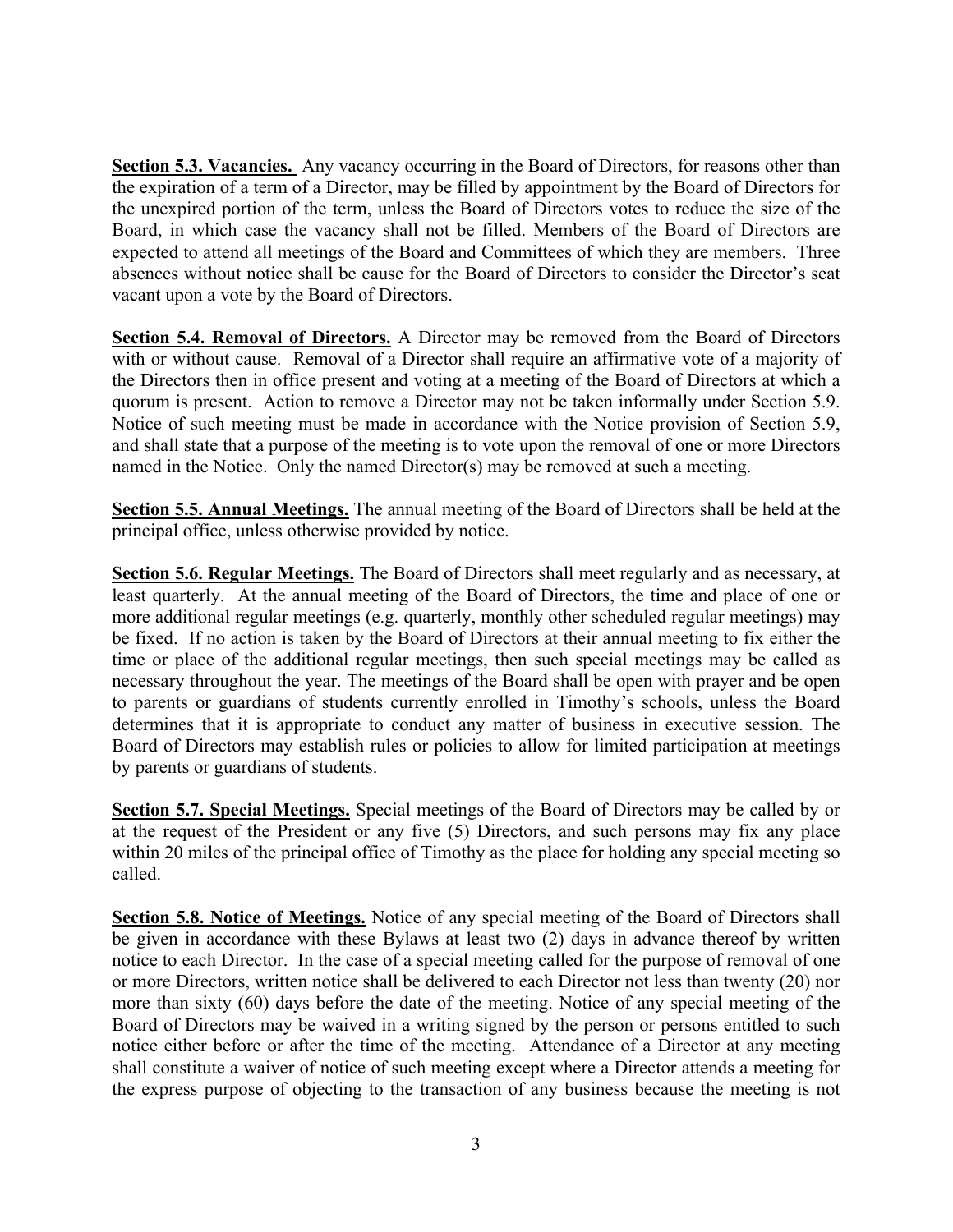lawfully called or convened. Neither the business to be transacted at, nor the purpose of, any regular or special meeting of the Board of Directors need be specified in the notice or waiver of notice of such meeting, unless specifically required by law, the Articles of Incorporation or these Bylaws.

**Section 5.9. Action Without a Meeting.** Any action required by law to be taken at a meeting of the Board of Directors, or any other action which may be taken at a meeting of the Board of Directors or a committee thereof, may be taken without a meeting if a consent in writing setting forth the action so taken shall be approved in writing by all Directors or by all the members of such committee entitled to vote with respect to the subject matter thereof, as the case may be. The consent shall be evidenced by one or more written approvals, each of which sets forth the action taken and provides a written record of approval. Such record of approval may be provided by electronic mail or other electronic written means. All the approvals evidencing the consent shall be delivered to the Secretary to be filed in the records of Timothy. The action taken shall be effective when all the Directors or the committee members, as the case may be, have approved the consent unless the consent specifies a different effective date. Any such consent shall have the same force and effect as a unanimous vote.

**Section 5.10. Attendance by Electronic Means.** Directors or non-director committee members may participate in and act at any meeting through the use of a conference telephone or other communications equipment by means of which all persons participating in the meeting can communicate with each other. Participation in such meeting shall constitute attendance and presence in person at the meeting. Meetings may take place entirely by telephone or videoconferencing or other simultaneous interactive electronic means.

**Section 5.11. Quorum.** A majority of the Directors then in office shall constitute a quorum for the transaction of business at any Board of Directors meeting; provided, that if less than a majority of the Directors are present, a majority of the Directors then present may adjourn the meeting to another time without further notice. Withdrawal of Directors from any meeting shall not cause failure of a duly constituted quorum at that meeting.

**Section 5.12. Action at a Meeting.** The act of the majority of the Directors present at a meeting at which a quorum is present shall be the act of the Board of Directors, unless the act of a greater number is required by law, the Articles of Incorporation or these Bylaws.

**Section 5.13. Proxy Prohibited, Presumption of Assent.** No Director may act by proxy on any matter. A Director who is present at a meeting at which action on any corporate matter is taken by the Board of Directors, or by a committee thereof acting on its behalf, is conclusively presumed to have assented to the action taken unless the Director's dissent or abstention is entered in the minutes of the meeting or unless the Director files his or her written dissent or abstention to the action with the person acting as the secretary of the meeting before the adjournment of the meeting or forwards the dissent or abstention to the Secretary immediately after the adjournment of the meeting. The right to dissent or abstain does not apply to a Director who voted in favor of the action.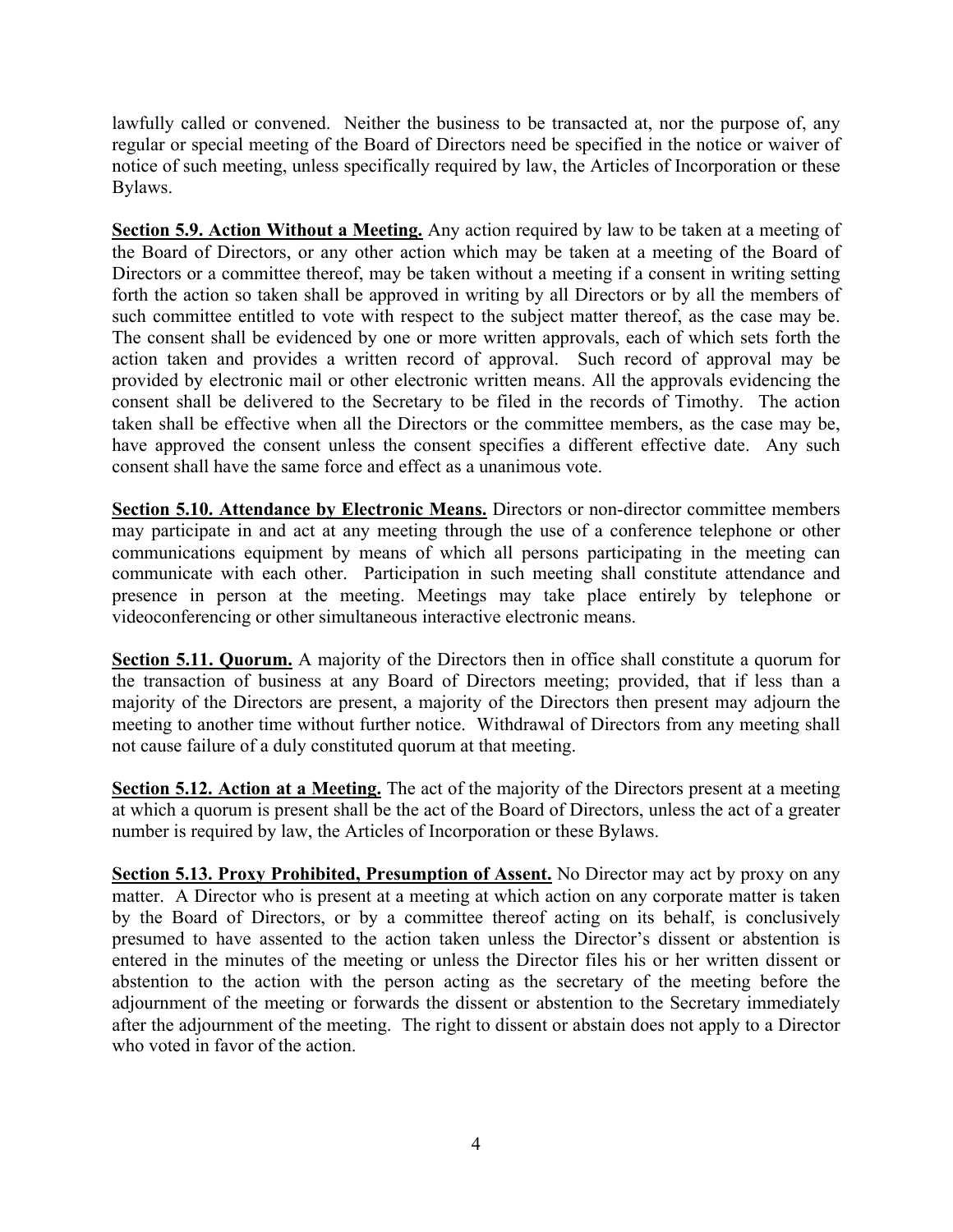**Section 5.14. Compensation; Reimbursement.** No Director shall receive any payment for services as a Director, except that a Director may be reimbursed for reasonable expenses incurred in connection with his or her service as a Director.

**Section 5.15. Director Conflicts of Interest.** The Board of Directors shall adopt a policy to address potential conflicts of interest, and each Director shall sign all required statements or disclosures and shall otherwise comply with that policy. In addition, the Board of Directors shall adhere to all applicable state and federal laws governing conflicts of interest.

# **Article 6: Supporting Church**

**Section 6.1. Definition of Supporting Church.** A Supporting Church of Timothy Christian Schools (a) upholds the Bible as the divinely inspired Word of God and the final authority on Christian beliefs and as a guide to living; (b) adheres to the belief and practice of the Apostles Creed; (c) is approved as a Supporting Church by a 2/3 vote of the Board of Directors; and (d) pledges through its governing body the following:

1. To actively and prayerfully support the cause of Christian education at Timothy Christian Schools.

2. To actively encourage parents from their congregation to enroll their children in Timothy Christian Schools.

3. To accept responsibilities in helping parents from their congregation meet the actual costs of educating their children at Timothy Christian Schools.

**Section 6.2. Review of Financial Commitment.** So that the quality of Christian education may be maintained at Timothy, it is imperative that the actual costs of education of children enrolled from a Supporting Church be met within the Supporting Church on an annual basis. Status as a Supporting Church will be reviewed and be subject to revocation by the Board of Directors if a Supporting Church fails to fulfill its financial or other commitments to the schools.

**Section 6.3. Representation on Board of Directors.** When the Board of Directors exercises its discretion to appoint Directors, consideration shall be given to ensuring that one or more Directors is a member of a Supporting Church. However, no Supporting Church has any guarantee of representation on the Board of Directors, and no Director's term or appointment shall be invalidated by reason of this Section 6.3. Supporting Churches may nominate Director candidates, but the Board of Directors has exclusive discretion to elect Directors and may propose different nominees.

#### **Article 7: Committees**

**Section 7.1. Committees of the Board of Directors.** A majority of the Board of Directors, by resolution, may create one or more committees of the Board of Directors and appoint Directors or others to serve on the committee or committees. Each committee may exercise the authority of the Board of Directors to the extent permitted by law and as specified by the Board of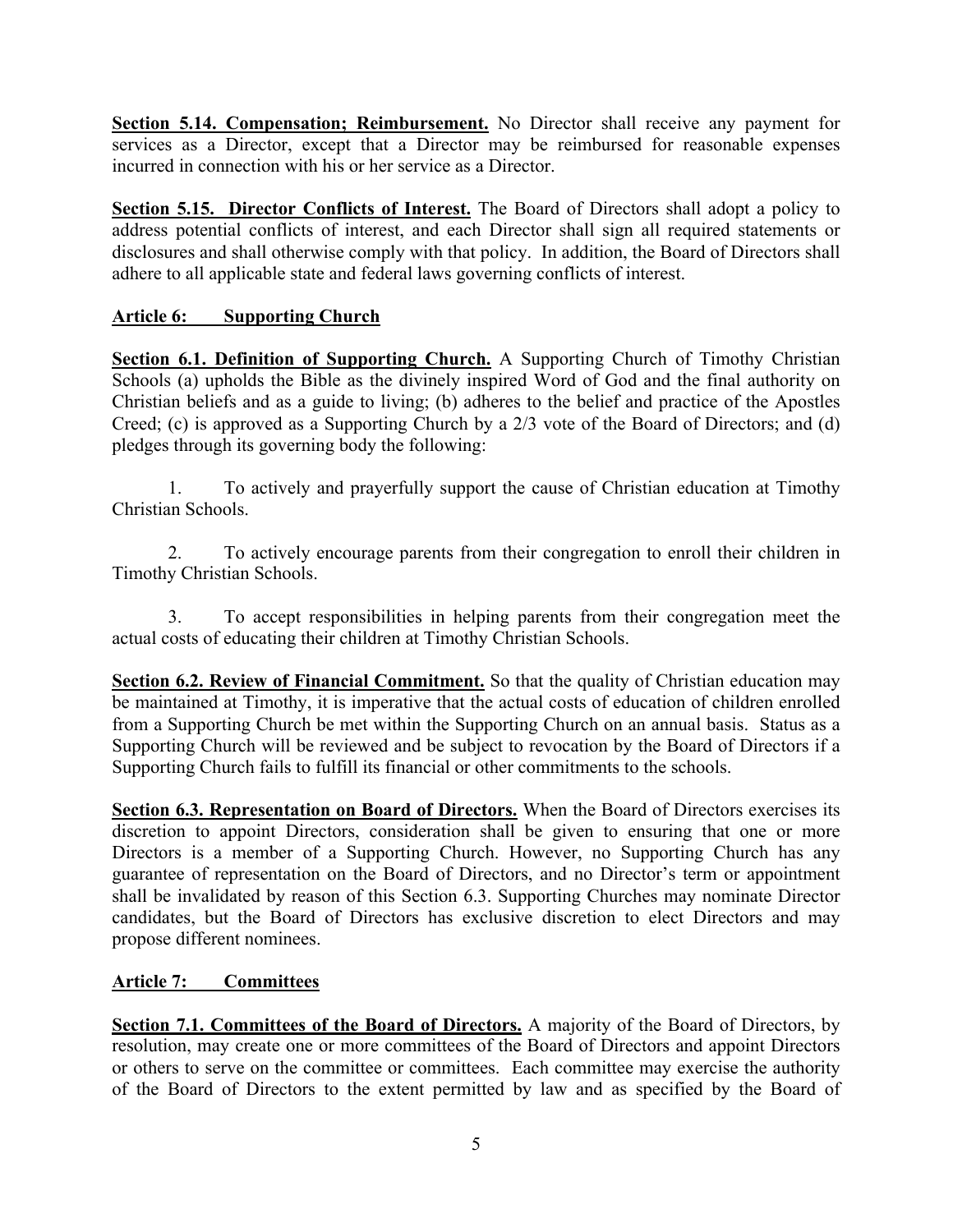Directors or in the Articles of Incorporation or these Bylaws, but the designation and appointment of any such committee and the delegation thereto of authority shall not operate to relieve the Board of Directors, or any individual Director, of any responsibility imposed upon it or him or her by law. Unless otherwise provided for in the Bylaws, each committee shall have two (2) or more Directors as members, at least a majority of its members shall be Directors, and all committee members shall serve at the pleasure of the Board.

**Section 7.2. Action of Committees of the Board.** A majority of the members of a committee of the Board of Directors shall constitute a quorum. The act of a majority of committee members present and voting at a meeting at which a quorum is present shall be the act of the committee. A committee may act by unanimous consent in writing without a meeting or may participate in and act at any meeting through the use of a conference telephone or other similar communications equipment in the manner provided by these Bylaws for written consents and for meetings of the Board of Directors. Committee meetings may take place entirely by telephone or videoconferencing or other simultaneous interactive electronic means. No member of a committee of the Board of Directors may act by proxy. Subject to these Bylaws and to action by the Board of Directors, a majority of the members of a committee of the Board shall determine the time and place of meetings and the notice required for meetings.

**Section 7.3. Advisory Committees.** The Board of Directors may create one or more advisory committees or other advisory bodies and appoint persons to such advisory committees or bodies who need not be Directors. Such advisory committees or bodies may not act on behalf of Timothy or bind it to any action but may make recommendations to the Board of Directors or any committee of the Board.

**Section 7.4. Minutes.** All committees shall keep minutes of their meetings, which shall be distributed to the Board of Directors.

# **Section 7.5. Education Committee.**

A. The Education Committee shall be a committee under the direction of the Board of Directors to establish principles of instruction and curriculum. The Education Committee takes action in the following areas:

1. To review the general conditions of employment, such as teaching assignment and pupil load.

2. To investigate and interpret the Schools' curriculum. The Education Committee, in the areas of instruction and curriculum, shall determine whether the requirements of state law are fulfilled; the requirements of the Schools' philosophy are satisfied in the course of study, and the will of the association is recognized. The Education Committee will report its findings in this regard to the Board of Directors and make such recommendations as are deemed appropriate.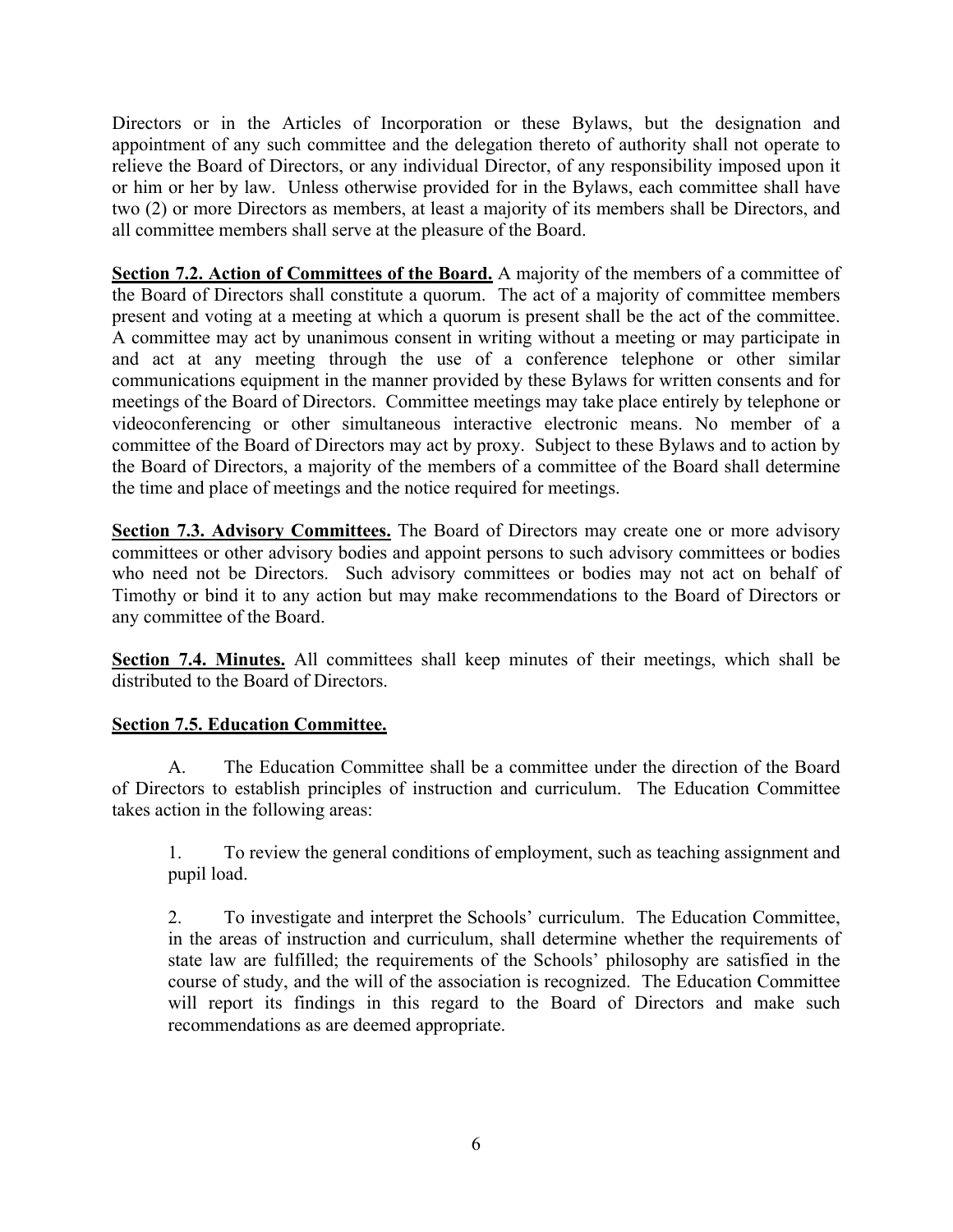3. To keep itself informed in regard to the quality and Christian character of the instruction and to evaluate all educational activities and equipment which are essential factors in meeting the Mission and Vision of the Schools.

4. To carry out any mandate given by the Board of Directors which deals with matters of educational policy or curriculum.

5. To review the educational performance of the Schools and to propose plans to improve the Schools' performance relative to their Mission and Vision.

B. All recommendations and actions of the Education Committee shall be subject to the approval and direction of the Board of Directors, unless unanimous approval is received both from the Education Committee and the Executive Committee.

C. The Education Committee shall be appointed by the Board of Directors annually. At least three members shall be appointed from the members of the Board and at least two but no more than three shall be non-Board members. Members are eligible for reappointment.

D. Advisory (non-voting) members may be appointed to the Committee from the faculty subject to approval of the Chair.

E. The Board of Directors may, in its discretion, remove a member of the Committee at any time and may fill any vacancy for the balance of any unexpired term.

F. An officer of the Board of Directors shall be the Chair of the Education Committee.

**Section 7.6. Committee on Finance.** Timothy shall have a committee on finance (herein referred to as the "Finance & Operations Committee," though its title may change from time to time to reflect its scope of duties) to review Timothy's finances and budget and to make recommendations to the Board of Directors and Executive Committee concerning the same.

**Section 7.7. Executive Committee.** The officers of the Board of Directors shall constitute the Executive Committee. The Executive Committee may take action on behalf of the Board of Directors between Board of Directors meetings that may be necessary for the operation of the schools. The Executive Committee may perform other duties that are necessary to carry out the duties of the officers or which are not prohibited by the Board of Directors or otherwise expressly required to be approved by the Board of Directors by these Bylaws or applicable law. The Board of Directors may delegate any of its powers under these Bylaws to the Executive Committee in the event of an emergency. The outgoing Executive Committee annually recommends or nominates the following year's Executive Committee members to the Board of Directors.

**Section 7.8. Limitations on Committee Authority.** A committee may not: (1) adopt a plan for the distribution of the assets of Timothy, or for dissolution; (2) fill vacancies on the Board of Directors or on any of its committees; (3) elect, appoint or remove any officer or Director or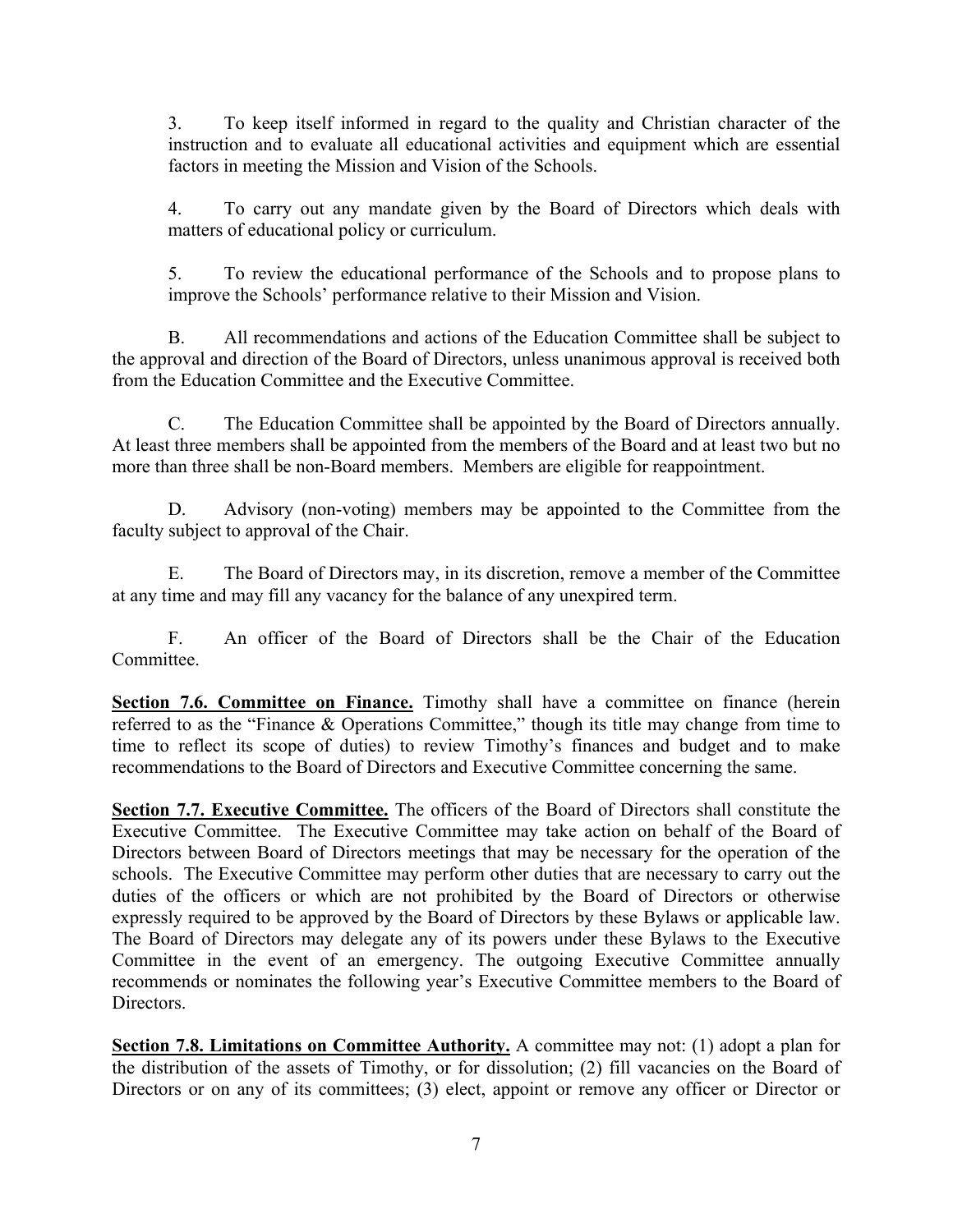member of any committee, or fix the compensation of any member of a committee; (4) adopt, amend, or repeal the Bylaws or the Articles of Incorporation; (5) adopt a plan of merger or adopt a plan of consolidation with another corporation, or authorize the sale, lease, exchange or mortgage of any real property or of all or substantially all of the property or assets of Timothy; or (6) amend, alter, repeal or take action inconsistent with any resolution or action of the Board of Directors when the resolution or action of the Board of Directors provides by its terms that it shall not be amended, altered or repealed by action of a committee.

#### **Article 8: Officers of the Board of Directors**

Section 8.1. Enumeration. The officers of the Board of Directors shall consist of the President, Vice President, Assistant Vice President(s), Secretary, and Treasurer. The officers shall be elected by the Board of Directors from among their number. The term of office shall be one year. Officers may be reelected to their offices and may be removed by the Board of Directors.

**Section 8.2. The President.** The President, or in his/her absence, the Vice President, shall preside at all meetings of Directors and shall be the chief elected executive Officer of Timothy, and in general supervise and control all business and affairs of Timothy, perform all duties incident to the office of President and such other duties as may be prescribed by the Board of Directors from time to time. The President is an ex-officio member of all committees and shall be notified of all meetings of standing committees.

**Section 8.3. The Vice President.** The Vice President shall assist the President and shall act and have the power of the President in the absence or inability of the President.

**Section 8.4. The Assistant Vice President(s).** One (1) or two (2) Assistant Vice Presidents shall assist the Vice President. If two Assistant Vice Presidents are elected, one shall be First Assistant Vice President, and the other shall be Second Vice President. In the absence or inability of the Vice President, the Assistant Vice President or First Assistant Vice President shall act and have the power of the Vice President. In the absence or inability of the First Assistant Vice President, the Second Vice President shall act and have the power of the Vice President.

**Section 8.5. The Secretary.** The Secretary shall record the proceedings of all Board of Directors meetings, take charge of correspondence for the Board of Directors, act as custodian of all official records and legal papers of Timothy and cause notice of Board of Directors meetings to be issued. The Secretary may attest to or certify documents and actions of the Board of Directors. The Secretary shall (a) keep the minutes of meetings of the Board of Directors and committees of the Board of Directors in one or more books provided for that purpose; (b) see that all notices are duly given in accordance with the provisions of these Bylaws or as required by law; and (c) in general perform all duties incident to the office of Secretary and such other duties as from time to time may be assigned to him or her by the President or the Board of Directors.

**Section 8.6. The Treasurer.** The Treasurer shall chair the Finance & Operations Committee. The Treasurer shall work with the Finance & Operations Committee, Superintendent and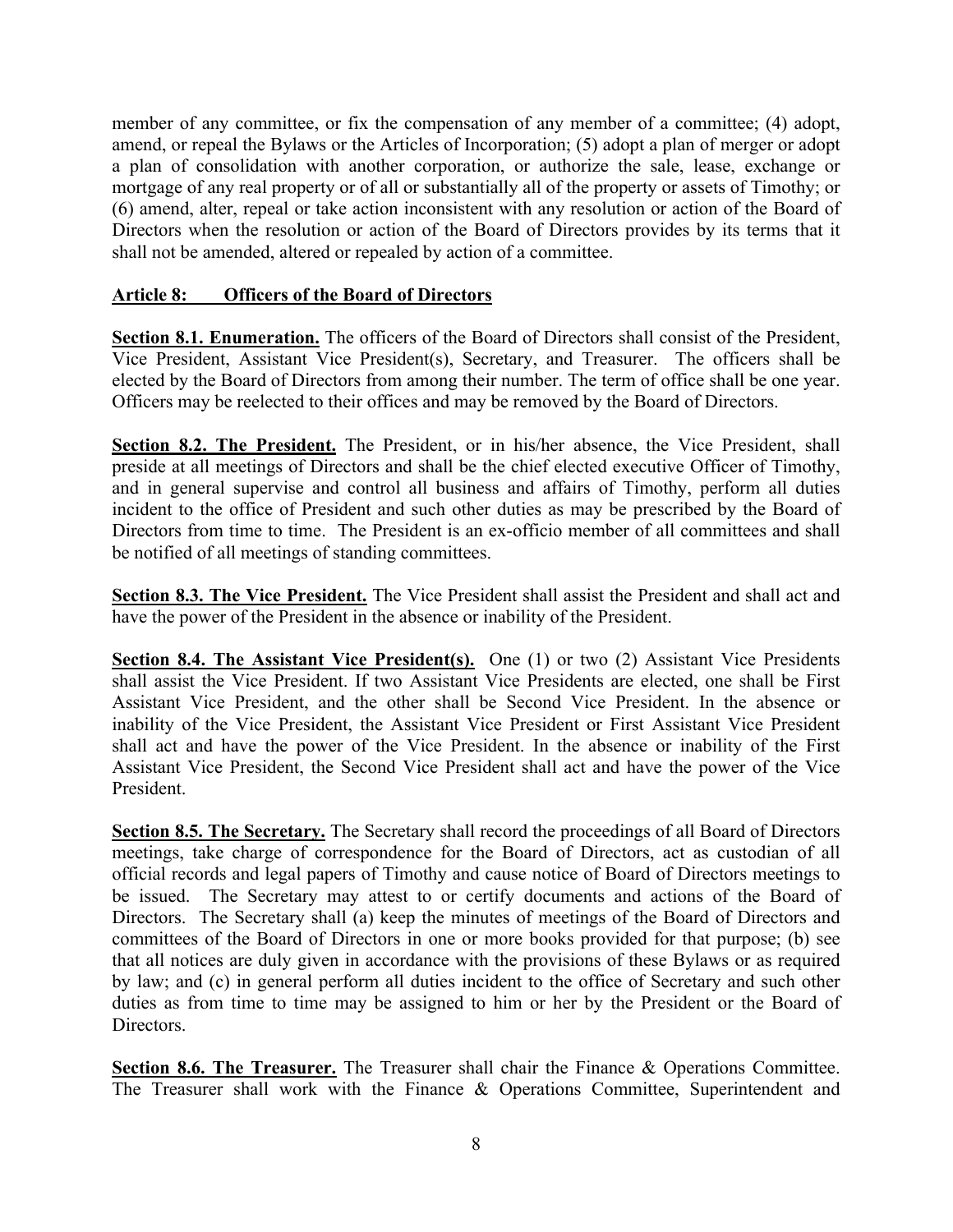Director of Finance in regards to developing and managing the budget and operations and shall in general perform all the duties incident to the office of Treasurer and such other duties as from time to time may be assigned to him or her by the President or by the Board of Directors.

# **Article 9: Contracts and Financial Transactions**

**Section 9.1. Contracts.** The Board of Directors, Executive Committee or Superintendent may authorize any officer or officers, agent or agents of Timothy to enter into any contract or execute and deliver any instrument in the name of and on behalf of Timothy, and such authority may be general or confined to specific instances. However, any contracts for the purchase or sale of real estate must be approved by a two-thirds vote of the Board of Directors.

**Section 9.2. Loans.** No loans shall be contracted on behalf of Timothy and no evidences of indebtedness shall be issued in the name of Timothy unless authorized by a resolution of the Board of Directors. Such authority to make loans may be general or confined to specified instances. No loan shall be made by Timothy to a Director or officer.

**Section 9.3. Checks, Drafts, Etc.** All checks, drafts or other orders for the payment of money, notes or other evidence of indebtedness, issued in the name of Timothy or the Schools, shall be signed by the Treasurer, the Superintendent or designee or such other officer as authorized by resolution of the Board of Directors or Executive Committee.

**Section 9.4. Deposits.** All funds of Timothy shall be deposited to the credit of Timothy in such banks, trust companies or other depositories as the Board of Directors, Executive Committee or Superintendent may select.

**Section 9.5. Gifts.** The Board of Directors, Executive Committee or Superintendent may accept on behalf of Timothy any contribution, gift, bequest or devise for the general purposes or for any special purpose of Timothy subject to any policies adopted by the Board of Directors.

**Section 9.6. Policies and Procedures.** The Board of Directors, Executive Committee and Superintendent shall adopt such financial policies and procedures as may be needed from timeto-time.

**Section 9.7. Fiscal Year**. The fiscal year of Timothy shall be from July 1 to June 30.

**Section 9.8. Audit.** The accounts of Timothy shall be audited periodically, as of the close of the Fiscal Year, by either an internal audit committee or a certified accountant to be decided by the Board of Directors, Executive Committee or Superintendent.

# **Article 10: Records**

Timothy shall keep correct and complete books and records of account, minutes of the proceedings of its Board of Directors and committees having any authority of the Board of Directors and shall keep at its registered office or principal office a record giving the names and addresses of the members, Directors and committee members. Except as prohibited by law, all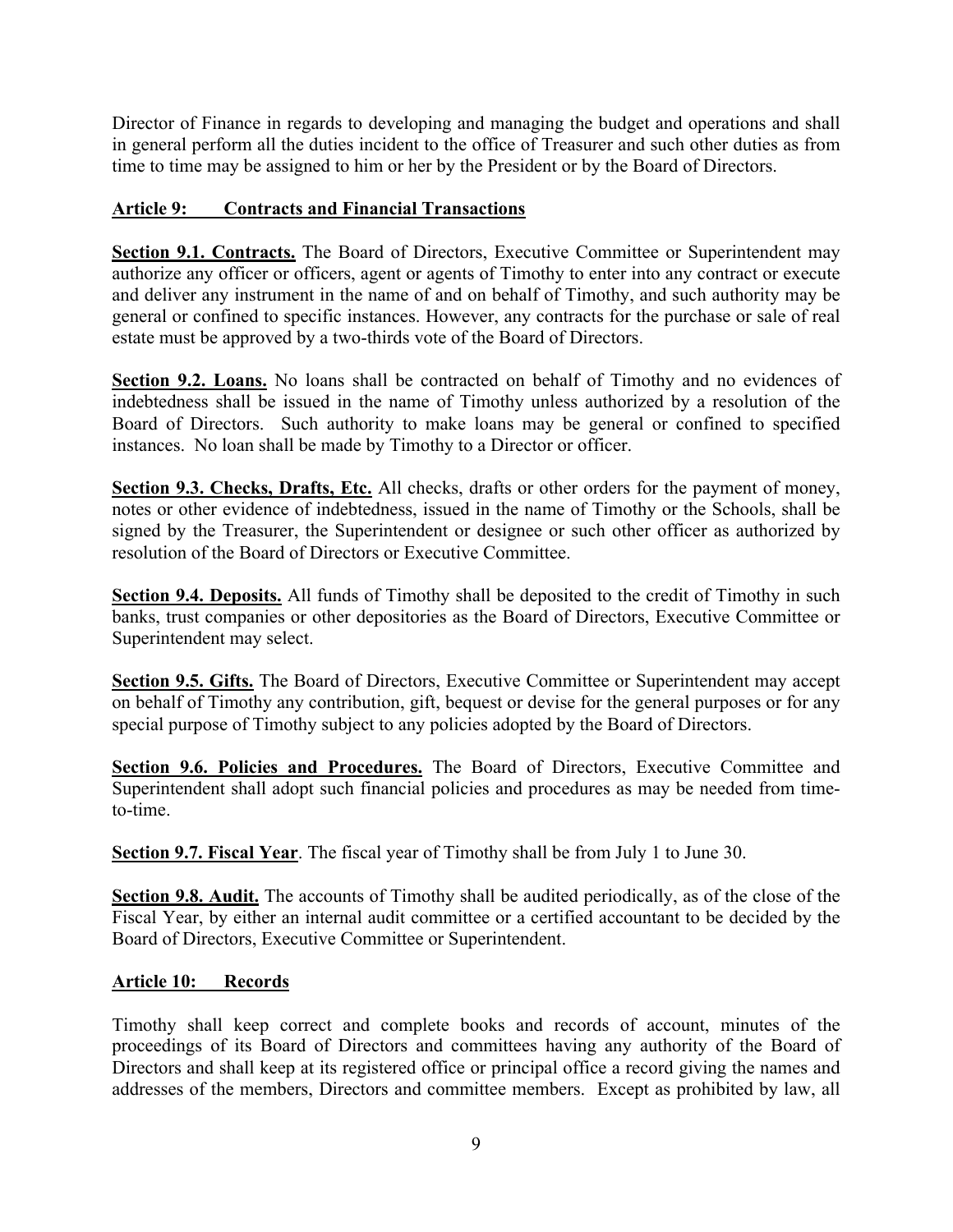books and records of Timothy may be inspected by any Director or any Director's agent or attorney for any proper purpose at any reasonable time.

# **Article 11: Notices**

**Section 11.1. Manner of Notice.** Whenever under the provisions of law, the Articles of Incorporation or these Bylaws, notice is required to be given to any Director or member of any committee designated by the Board of Directors, it shall not be construed to require personal delivery. Notice may be given in writing by depositing it in a sealed envelope in the United States mail, and such notice shall be deemed to be given at the time when it is thus deposited in the United States mail; or notice may be given in writing by any other means and if given by other means, shall be deemed given when received. The requirement for notice shall be deemed satisfied, except in case of meetings of Directors or committees of the Board of Directors with respect to which written notice is required by law, if actual notice is received orally or in writing by the person entitled thereto as far in advance of the event as the minimum notice period required by law, the Articles of Incorporation or these Bylaws.

**Section 11.2. Waiver of Notice.** Whenever any notice is required to be given by law, by the Articles of Incorporation or by these Bylaws, a waiver thereof in writing signed by the person or persons entitled to such notice, whether before or after the time stated therein, shall be deemed equivalent to the giving of such notice.

# **Article 12: Indemnification and Insurance**

Each person who at any time is or shall have been a Director, officer, employee or agent of Timothy or is or shall have been serving at the request of Timothy as a Director, officer, employee or agent of another corporation, partnership, joint venture, trust or other enterprise, shall be indemnified by Timothy in accordance with and to the full extent permitted by the Act as in effect at the time of adoption of this Bylaw or as amended from time to time, and by any subsequent Illinois not for profit corporation law. The foregoing right of indemnification shall not be deemed exclusive of any other rights to which a person seeking indemnification may be entitled under any Bylaw, agreement, vote of disinterested Directors or otherwise. If authorized by the Board of Directors, Timothy may purchase and maintain insurance on behalf of any person to the full extent permitted by the Act as in effect at the time of the adoption of this Bylaw or as amended from time to time, and by any subsequent Illinois not for profit corporation law.

# **Article 13: Dissolution**

Timothy may be dissolved upon approval of two-thirds of the full membership of the Board of Directors. Upon dissolution, the Board of Directors shall consider whether to adopt a plan for the distribution of Timothy's assets in accordance with Article 12 of Act, as amended from timeto-time, and shall comply with the following limitations: